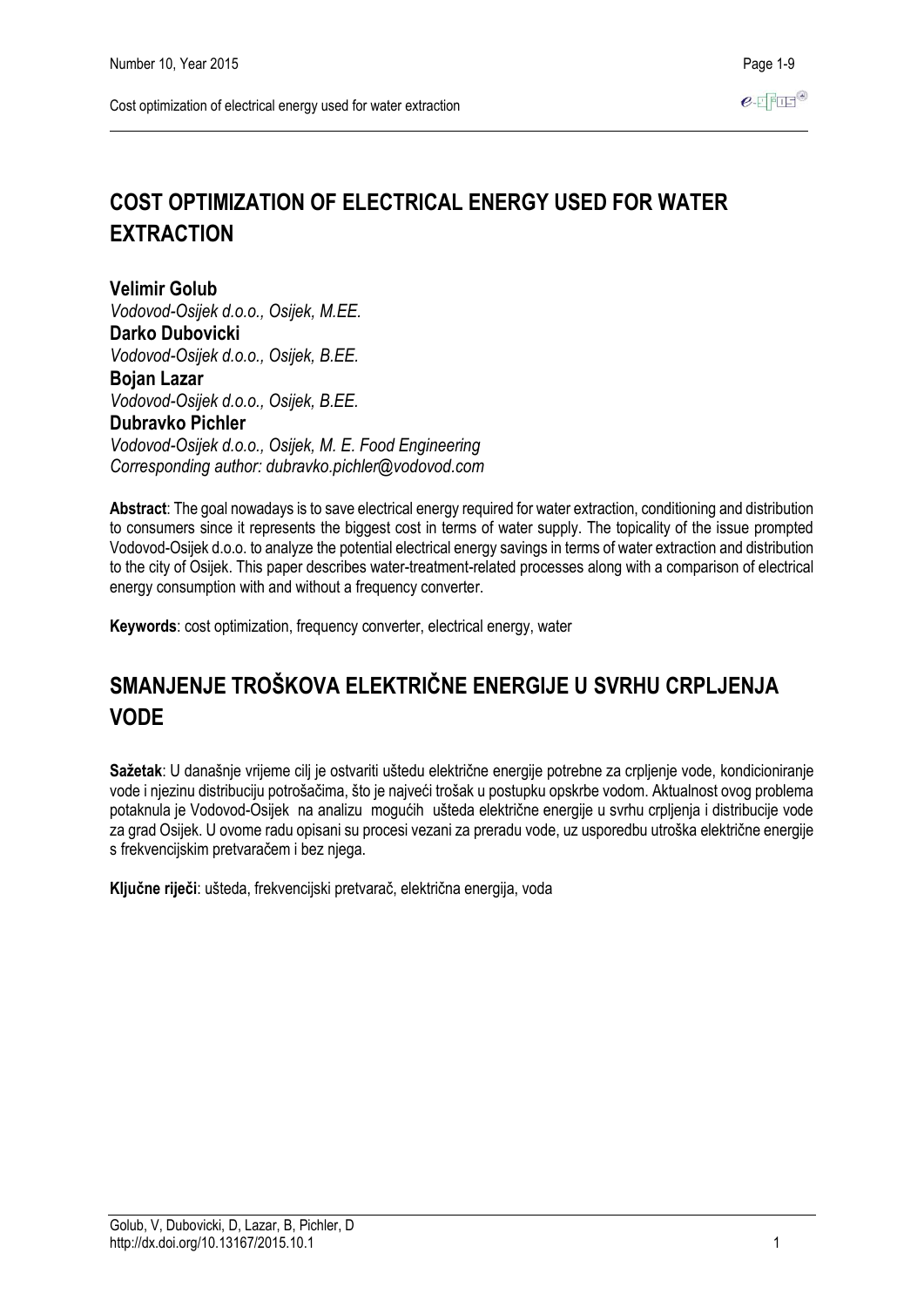## **1 INTRODUCTION**

The goal nowadays is to save electrical energy required for water extraction, conditioning and distribution to consumers since it represents the biggest cost in terms of water supply. Many countries are faced with this issue and are trying to reduce electrical energy consumption of the water supply system. The issue is becoming bigger each year due to rising oil prices, which in turn increase the water extraction cost, but also due to higher water consumption. To exemplify, 18 years ago, Portugal did not have this problem at all, whereas today it explores ways to apply renewable energy sources in water extraction [1]. Aside from applying renewable energy sources (primarily solar energy and wind power), other possibilities of reducing electrical energy consumption are also being analyzed and as such they have to be cost-effective, environmentally friendly and thus innovative. One of such solutions is the option of installing water turbines into the water supply system itself, which would be used to exploit the energy of water in the water supply network, which would in turn be subsequently transformed into electrical energy [2].

The issue of water supply system energy could be observed and analyzed from two standpoints: as an issue of minimizing energy consumption and as an issue of maximizing the usability of energy by analyzing the system in its entirety (pipe diameter, losses, pump operation). The optimal water supply system configuration should meet both criteria [3].

According to Feldman [4], the energy efficiency of the water supply system can be increased by improving the pumping station and distribution network designs, by increasing pump efficiency by way of frequency converters and by decreasing network losses [5, 6].

According to Watergy (2009), two to three percent of world energy is used for water extraction and conditioning for the purpose of public water supply. By applying different models and operational strategies, it could be decreased by around 25% [7]. The monitoring of four water supply systems in the USA has shown that measuring of efficiency of every pump in the system and bringing it to the point of maximum efficiency improves the average efficiency of the entire system (by 6-9%) [8].

The topicality of the issue prompted Vodovod-Osijek d.o.o. to analyze the potential electrical energy savings in terms of water extraction and distribution to the city of Osijek. This paper describes water-treatment-related processes along with a comparison of electrical energy consumption with and without a frequency converter.

## **2 ABOUT VODOVOD-OSIJEK d.o.o.**

Vodovod-Osijek d.o.o. was established in 1884 with the first pumping station for the distribution of water to the city of Osijek being installed on the Solarski Square. In 1960, a new water treatment plant was built where the today's Vodovod-Osijek d.o.o. is situated and the intake structure "Pampas" (Figure 1.b) was built by the river Drava. During the 1970s, the quality of the Drava water decreased significantly, causing the need for a new water source. For this purpose, new water wells were drilled on the "Vinogradi" location (Figure 1.a). The intake source "Pampas" still serves as a stand-by well field. Vodovod-Osijek d.o.o. currently supplies potable water to the city of Osijek and the suburban settlements: Višnjevac, Josipovac, Briješće, Livana, Antunovac, Ivanovac, Ernestinovo, Laslovo, Divoš, Brijest, Tenja, Sarvaš, Bijelo Brdo, Čepin, Podravlje i Tvrđavica [9].





**Figure 1 a) Well field ''Vinogradi'' and b) Intake structure ''Pampas''**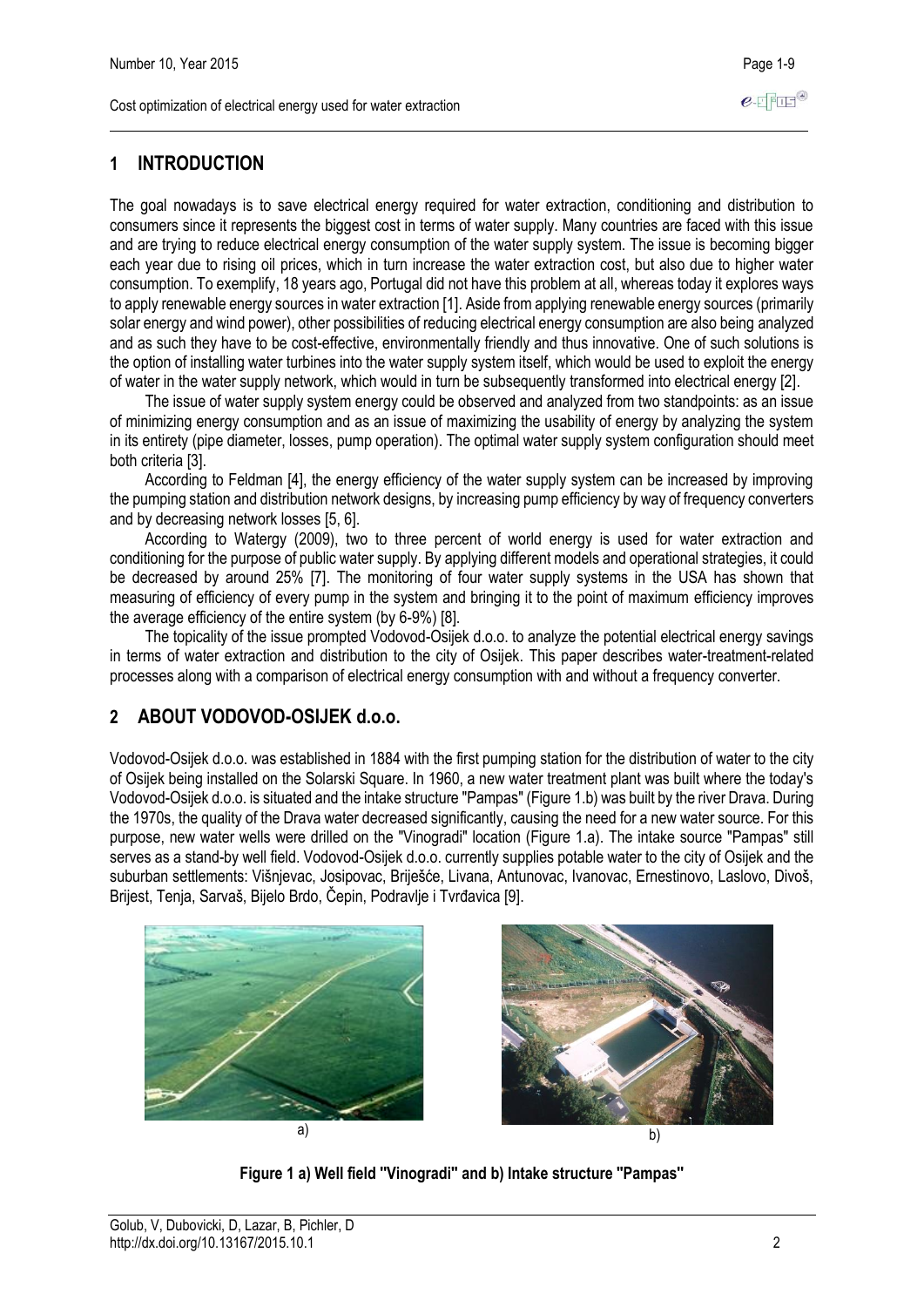## **2.1 Raw Water Treatment Process**

The water supply system of the city of Osijek is a complex system comprising

- the intake structure ˝Pampas˝ and well field ˝Vinogradi˝,
- the water treatment plant,
- the 10 000 m<sup>3</sup> reservoir,
- the water supply pumping station and
- the water supply network.

The well field "Vinogradi" lies 7 km from the water treatment plant, which is located between the Osijek beltway, the Slavonika highway and the settlement Čepin. The water is extracted from the aquifers that hold the wells. The well field from which raw water is extracted has 18 wells that are 400 mm in diameter and 120 to 180 meters deep. Inside a well, submersible pumps are placed 40 m below ground level. The pumps of a nominal flow of 50 l/s are run by a 42-kW three-phase electric motor and operated by a frequency converter.

- 1. **AERATION** is carried out by injecting air into water to achieve the maximum amount of oxygen in water, i.e. around 8 mg of  $O<sub>2</sub>$  per 1 L of water.
- 2. **PRE-OXIDATION** is carried out by adding 1% potassium permanganate (KMnO4) solution containing 0.3 mg Mn/L of water.
- 3. **COAGULATION** is carried out by adding 40% ferric chloride (FeCl3) solution containing 3 to 5 mg Fe/L water.
- 4. **FLOCCULATION** is carried out by adding 0.05% polyelectrolyte solution.
- 5. **SEDIMENTATION** is carried out on two lines, with one line consisting of six sedimentation tanks and four precipitators and the other of two accelerators.
- 6. **FILTRATION AND NITRIFICATION** is carried out on Filters 1, 2 and 3. The filter mediums used include silica sand and anthracite.
- 7. **DISINFECTION** is carried out using chlorine gas, after which the water is stored in four 10 000-m<sup>3</sup> reservoirs.
- 8. **SUPPLYING** of water to the consumer takes place in the pumping station "Nebo pustara". The pumping station does not have a water tower: water is supplied to the city with the set pressure required by the water supply network by way of submersible pumps that are operated by frequency converters.

Figure 2 shows the diagram for the water treatment process.



**Figure 2 Water Treatment Process Diagram**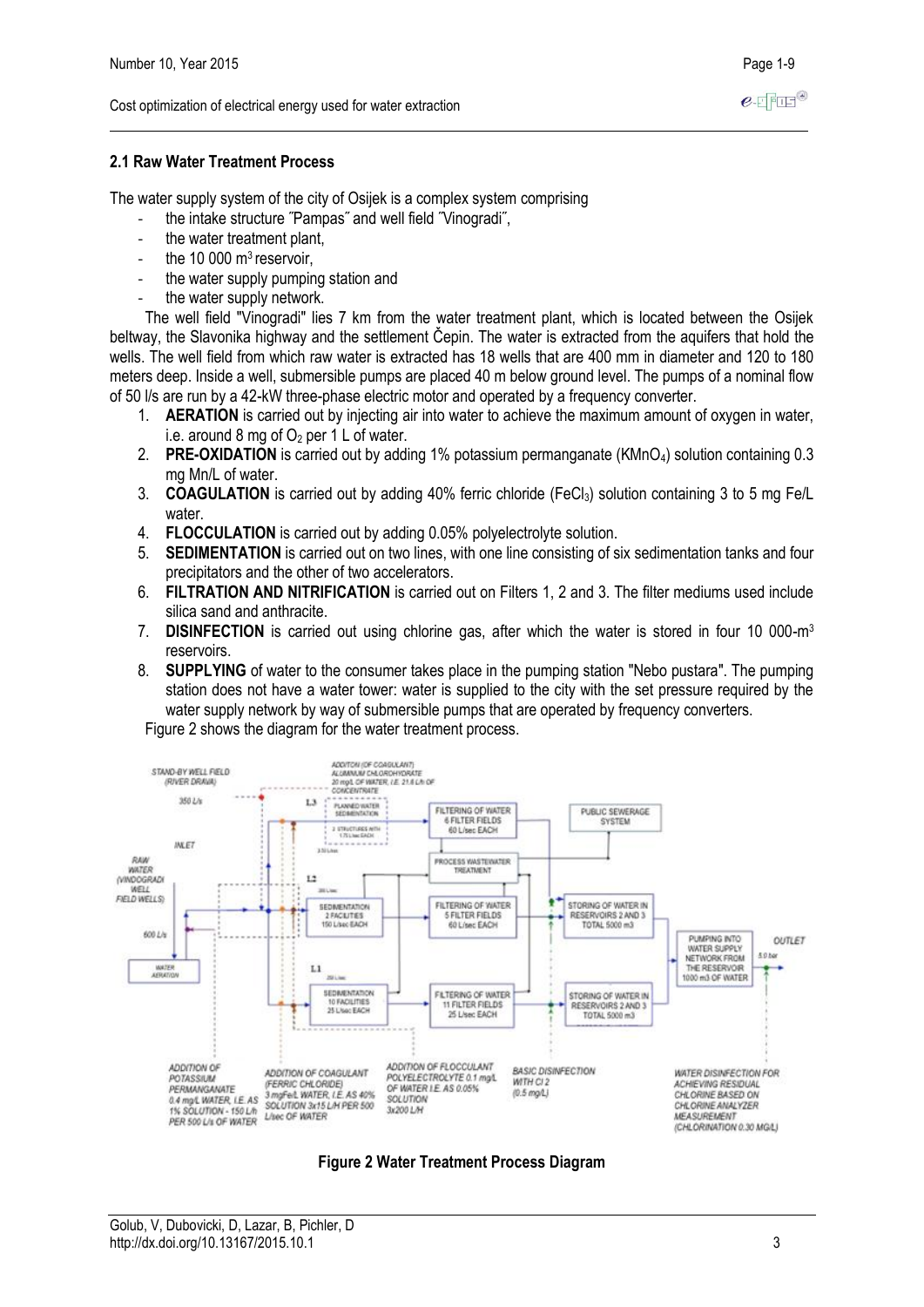## **3 THE ROLE OF FREQUENCY CONVERTERS IN THE WATER SUPPLY SYSTEM**

Frequency converters have multiple roles [10, 11, 12]:

The basic role is the starting and stopping of pumps according to the set parameters. The starting and stopping is important because of the water hammer occurring on the well casing and the backfilled silica sand around the well (Figure 4).

Another important requirement is the maintaining of the set pressure during water extraction. The above requirement affects the stability of the well operation and the decrease in the total electrical power input during onpeak tariff periods.

- Preserving the age of the well: during continuous operation, the well is losing the amount of water that can be supplied. Aside from the above requirement, it is also necessary to maintain the water column level inside the well. Figure 3 shows the relationship between the level in the well and the flow over the years of operation.

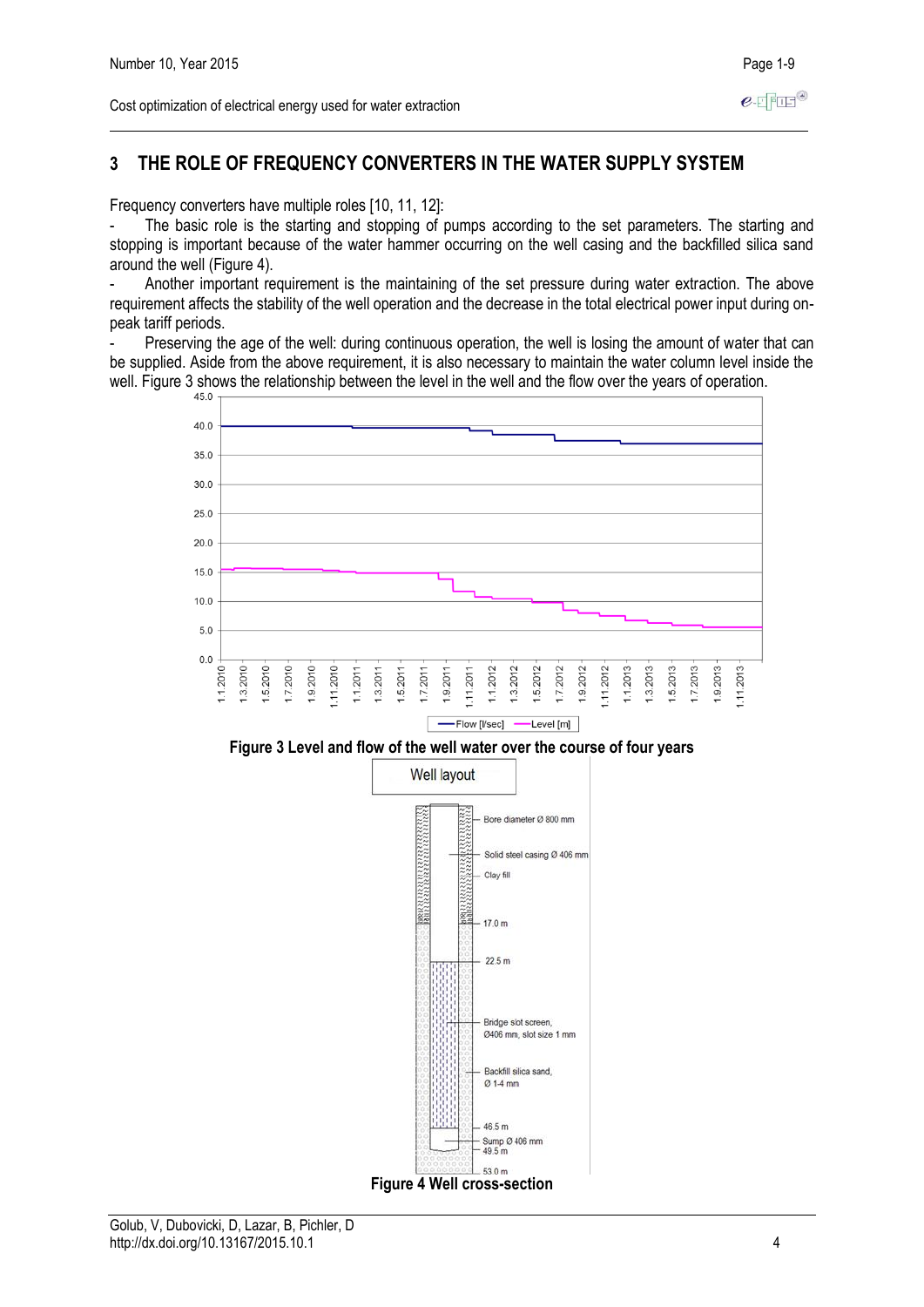## **4 ELECTRICAL ENERGY AND INPUT POWER SAVINGS ON WATER EXTRACTION PUMPS**

The role of the frequency converter correlates to the electrical energy savings and consumption as shown in Figure 5.

The red line shows the input power used for pump starting without frequency converter control in a Y-Δ connection. The blue line depicts the input power with the frequency converter. It is evident that the amount of water supplied with the use of the frequency converter allows for 25% savings in electrical energy and input power. In terms of the well field "Vinogradi", electrical energy savings under regular pump operation amount to 1 GWh of electrical energy in one year.



-Input power for pump operation with frequency converter -Input power for pump operation without frequency converter

#### **Figure 5 Input power for pump operation by way of frequency converter and Y-Δ connection**

#### **4.1 Electrical Energy Savings by Selecting Pump Operation Mode**

Vodovod-Osijek d.o.o. has an algorithm for water procurement, treatment and supply to the water supply network. In short, during off-peak tariff times (nighttime tariff), a maximum number of water extraction pumps is put into operation. The basic reasoning behind it is that, during the said times, the input electrical power is not recorded and the price per kWh of electrical energy is lower.

The diagram in Figure 6 shows electrical energy consumption during on-peak (ON-PTT) and off-peak tariff times (OFF-PTT) of the well field "Vinogradi" and the water treatment plant "Nebo pustara".

 $e$ -FFFF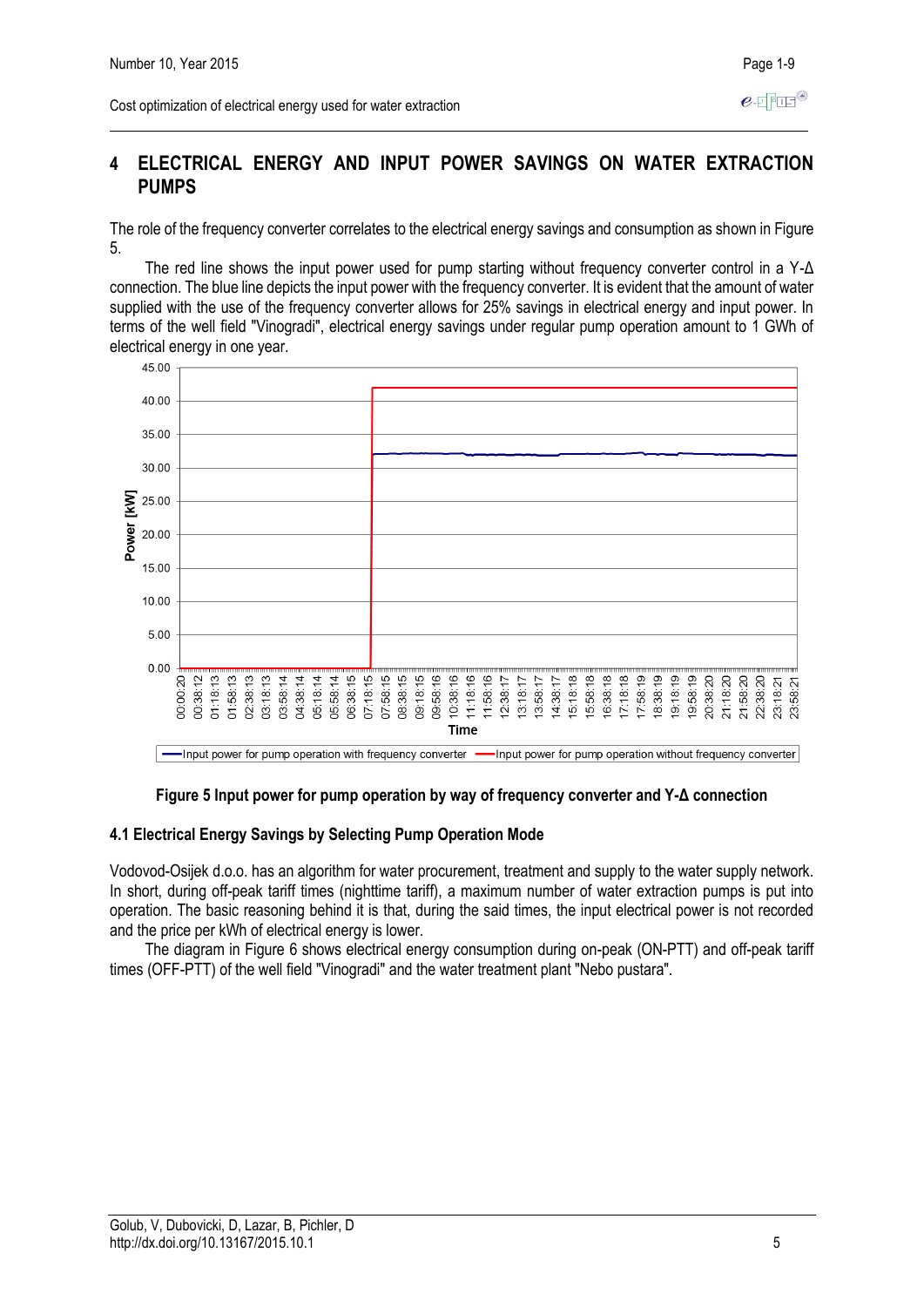

#### Cost optimization of electrical energy used for water extraction



Water extraction, treatment and distribution to the city consumes 7.5 GWh, of which 4 GWh are consumed during on-peak tariff times and 3.5 GWh during off-peak tarrif times, with the average input power of 610 kW on the well field "Vinogradi" and 520 kW on the "Nebo pustara" facility location.

Splitting the Figure 6 diagram into the well field "Vinogradi" location and the water treatment plant location shows the following: the electrical energy consumption of the well field "Vinogradi" during on-peak and off-peak tariff times is shown in Figure 7, demonstrating the example of electrical energy savings. The consumption is increased during off-peak tariff times due to the reservoirs being filled to their maximum level during night.



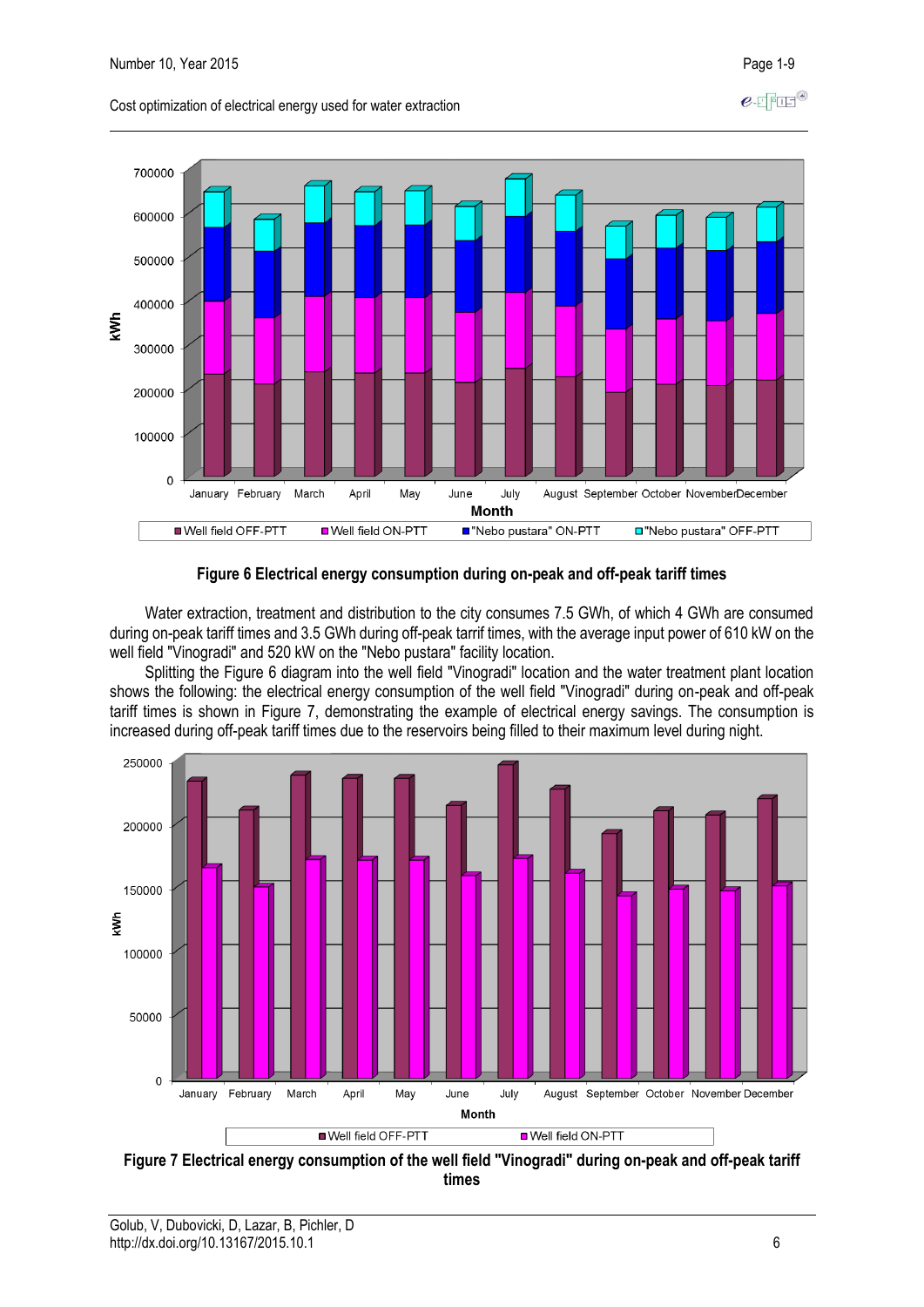The operation modes of the plant "Nebo pustara" and the well field "Vinogradi" are opposite. Water distribution pumps operate in day mode, which cannot be changed mainly due to the need for potable water that is significantly greater in day mode than in night mode. Figure 8 shows how on-peak and off-peak tariff times in this regard relate to one another.



**Figure 8 Electrical energy consumption of the plant "Nebo pustara" during on-peak and off-peak tariff times**

#### **4.2 Filling and Emptying of the Water Reservoir**

The diagram in Figure 9 shows the water level in the reservoir that holds the water supply pumps. The filling and emptying of the reservoir relates closely to the previously described extraction and delivery processes. In night mode, the 10 000-m<sup>3</sup> reservoir is filled to its maximum, which is reached in the morning. The pumps on the well field "Vinogradi" continue to supply water in saving mode and keep refilling the reservoir to a level of 5000 m<sup>3</sup> and not below since it is the prescribed minimum for potable water supplies in case of undesired events.



#### **Figure 9 Water Reservoir Level**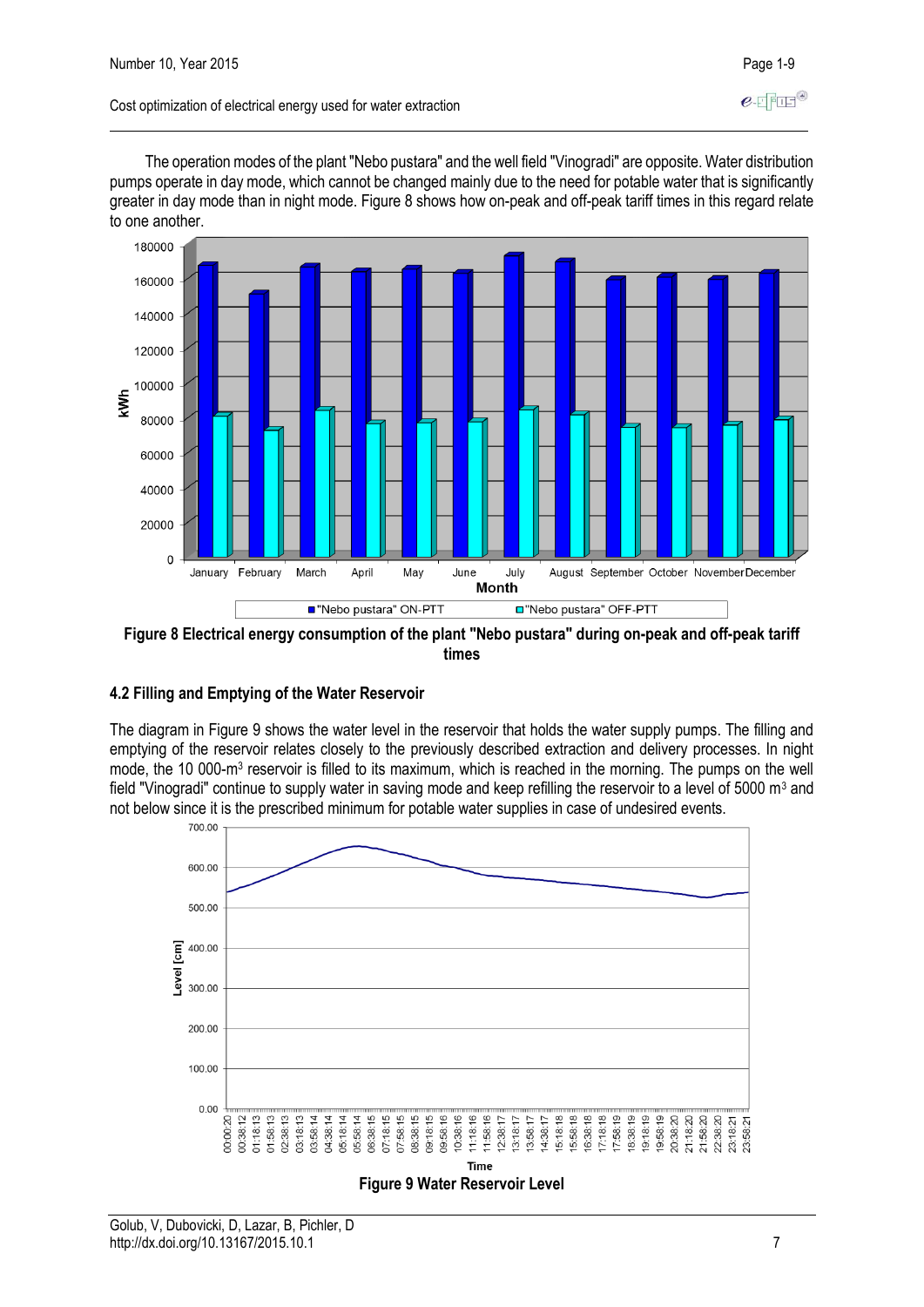#### Cost optimization of electrical energy used for water extraction

Figure 10 shows the comparison of electrical energy consumption with and without frequency converters (FC) as well as the respective savings. The dashed lines represent the pump motor nominal power that would be used in case of pump operation without a frequency converter. Purple columns represent the well field "Vinogradi" and the red ones the plant "Nebo pustara". The savings are evident in the difference between the dashed line and the



## **5 CONCLUSION**

The use of frequency converters contributed significantly to electrical energy savings owing to the fact that the controlling of the rotation speed of the pump motor extends the engine lifetime. The selection of the appropriate parameters on the frequency converter determines the motor start time, thereby reducing the effect of the water hammer and the hit of electrical energy to the network. The flow regulation is not carried out by closing valves, owing to which pumps no longer operate with nominal power. As demonstrated by the diagrams, there are savings in more than one area: from extending the lifespan of wells and motors to electrical energy and input power. The human factor in terms of savings is indispensable: the very selection of the operating mode, with the electrical energy being less costly during night time, we knowingly affect electrical energy savings.

## **References**

- [1] Ramos, J.S.; Ramos, H.M., 2009: Sustainable application for renewable sources in water pumping systems: Optimized energy system configuration, Energy Policy, 37(2), pp. 633-643, [doi:10.1016/j.enpol.2008.10.006](http://dx.doi.org/10.1016/j.enpol.2008.10.006)
- [2] Ramos, H.M.; Kenov, K.N.; Vieira, F., 2011: Environmentally friendly hybrid solutions to improve energy and hydraulic efficiency in water supply system, Energy for Sustainable Development, 15 (4), pp. 436-442, [doi:10.1016/j.esd.2011.07.009](http://dx.doi.org/10.1016/j.esd.2011.07.009)
- [3] Bolognesi, A.; Bragalli, C.; Lenzi, C.; Artina, S., 2014: Energy efficiency optimization in water distribution, Procedia Engineering, Vol.70, Proceedings of 12th International Conference on Computing and Control for Water Industry, CCWI2013), pp. 181-190[, doi:10.1016/j.proeng.2014.02.021](http://dx.doi.org/10.1016/j.proeng.2014.02.021)
- [4] Feldman M., 2009: Aspects of Energy Efficiency in Water Supply, http://www.miyawater.com/user\_files/Data\_and\_Research/miyas\_experts\_articles/08\_Other%20aspects%20of%20NRW/01 \_Aspects%20of%20Energy%20Efficiency%20In%20Water%20Supply%20Systems.pdf (visited January 10. 2015)